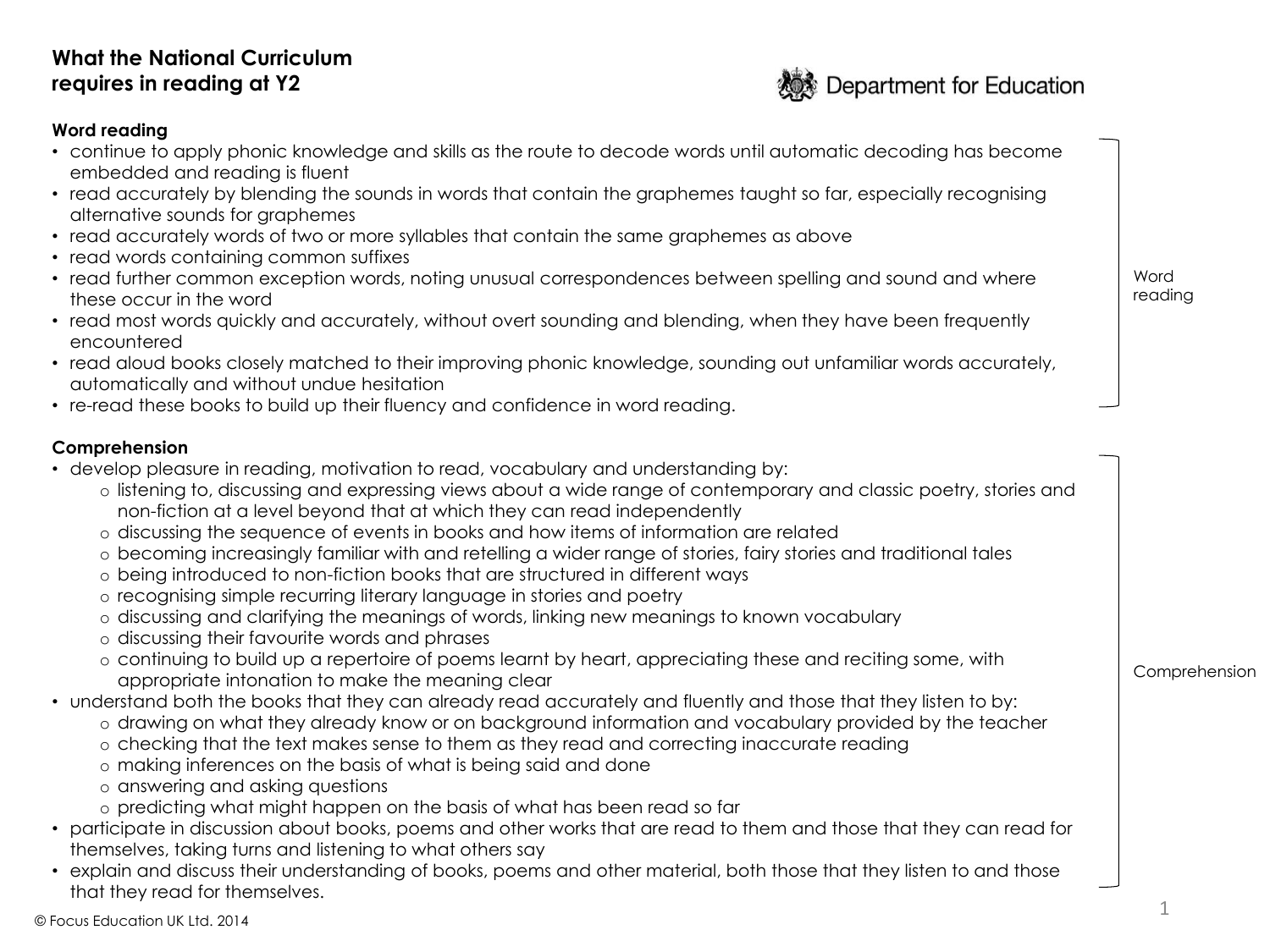# **Key Assessment Criteria:** *Being a reader*



| A year 2 reader                                                                                                                                     |                                                                                                                                                           |
|-----------------------------------------------------------------------------------------------------------------------------------------------------|-----------------------------------------------------------------------------------------------------------------------------------------------------------|
| Word reading                                                                                                                                        | Comprehension                                                                                                                                             |
| I can decode automatically and fluently.                                                                                                            | I can talk about and give an opinion on a range of texts.<br>$\bullet$                                                                                    |
| I can blend sounds in words that contain the graphemes we have<br>learnt.                                                                           | I can discuss the sequence of events in books and how they relate<br>$\bullet$<br>to each other.                                                          |
| I can recognise and read alternative sounds for graphemes.                                                                                          | I use prior knowledge, including context and vocabulary, to<br>understand texts.                                                                          |
| I can read accurately words of two or more syllables that contain<br>the same GPCs.                                                                 | I can retell stories, including fairy stories and traditional tales.<br>$\bullet$                                                                         |
| I can read words with common suffixes.                                                                                                              | I can read for meaning and check that the text makes sense. I go<br>back and re-read when it does not makes sense.                                        |
| I can read common exception words.                                                                                                                  |                                                                                                                                                           |
| I can read and comment on unusual correspondence between<br>grapheme and phoneme.<br>I read most words quickly and accurately when I have read them | I can find recurring language in stories and poems.<br>$\bullet$<br>I can talk about my favourite words and phrases in stories and<br>$\bullet$<br>poems. |
| before without sounding out and blending.                                                                                                           | I can recite some poems by heart, with appropriate intonation.<br>$\bullet$                                                                               |
| I can read most suitable books accurately, showing fluency and<br>confidence.                                                                       | • I can answer and ask questions.                                                                                                                         |
|                                                                                                                                                     | I can make predictions based on what I have read.<br>$\bullet$                                                                                            |
|                                                                                                                                                     | I can draw (simple) inferences from illustrations, events, characters'<br>actions and speech.                                                             |
|                                                                                                                                                     |                                                                                                                                                           |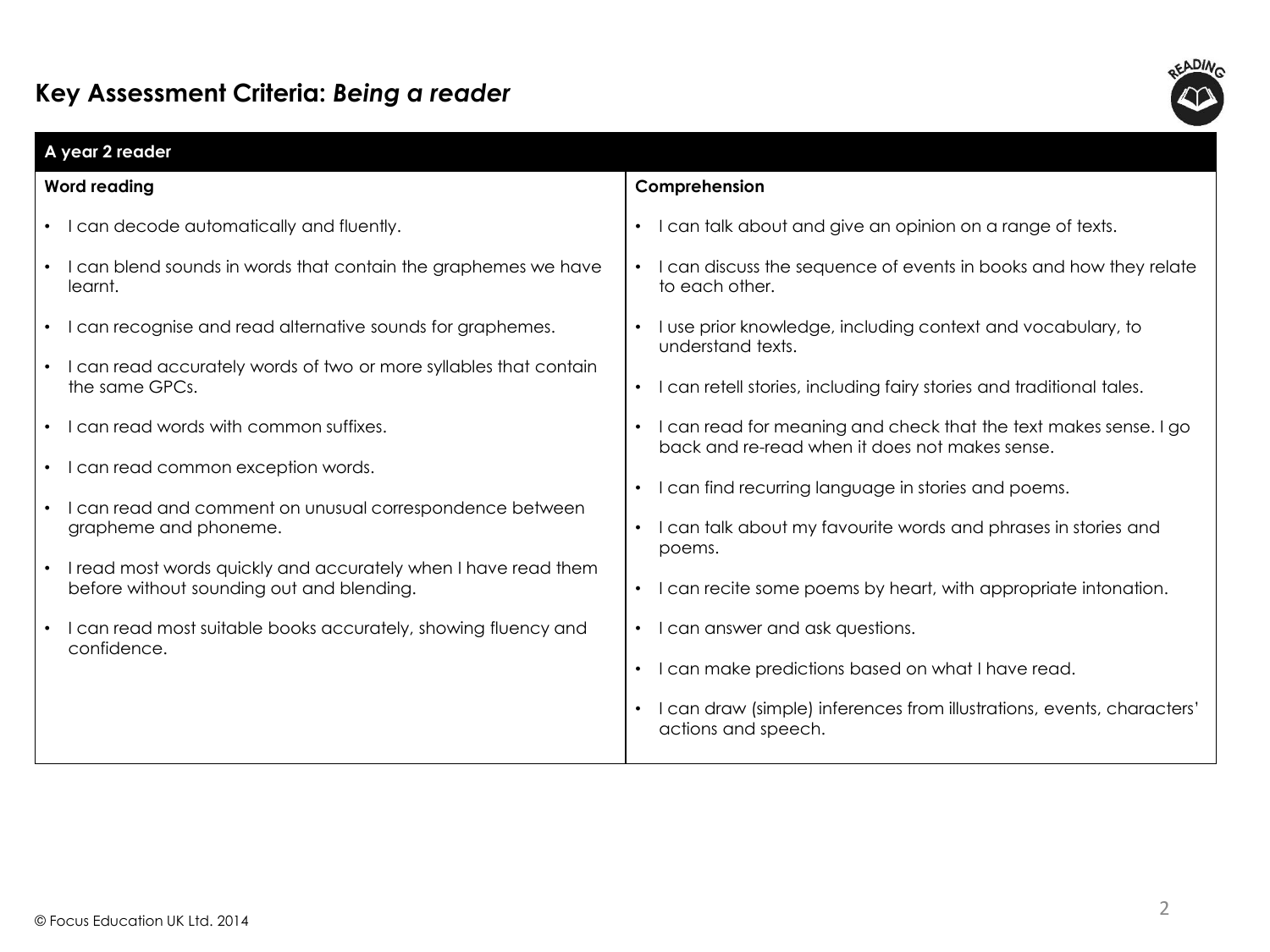# **What the National Curriculum requires in writing at Y2**

#### **Writing - transcription**

- spell by:
	- o segmenting spoken words into phonemes and representing these by graphemes, spelling many correctly
	- o learning new ways of spelling phonemes for which one or more spellings are already known, and learn some words with each spelling, including a few common homophones
	- o learning to spell common exception words
	- o learning to spell more words with contracted forms
	- o learning the possessive apostrophe (singular) [for example, the girl's book]
	- o distinguishing between homophones and nearhomophones
- add suffixes to spell longer words, including *–*ment, *–* ness, *–*ful, *–*less*, –*ly
- apply spelling rules and guidance, as listed in Appendix 1 of the National Curriculum
- write from memory simple sentences dictated by the teacher that include words using the GPCs, common exception words and punctuation taught so far.

### **Handwriting**

- form lower-case letters of the correct size relative to one another
- start using some of the diagonal and horizontal strokes needed to join letters and understand which letters, when adjacent to one another, are best left unjoined
- write capital letters and digits of the correct size, orientation and relationship to one another and to lower case letters
- use spacing between words that reflects the size of the letters.



### **Writing - composition**

|             | Writing - composition                                                                                                                                                                                                                                                                                                                                                                                                                                                                                                                                                                                                                                                                                                                                                                                                                                                                                                                                                   |                                              |
|-------------|-------------------------------------------------------------------------------------------------------------------------------------------------------------------------------------------------------------------------------------------------------------------------------------------------------------------------------------------------------------------------------------------------------------------------------------------------------------------------------------------------------------------------------------------------------------------------------------------------------------------------------------------------------------------------------------------------------------------------------------------------------------------------------------------------------------------------------------------------------------------------------------------------------------------------------------------------------------------------|----------------------------------------------|
|             | develop positive attitudes towards and stamina for writing by:<br>o writing narratives about personal experiences and those of<br>others (real and fictional)<br>o writing about real events<br>o writing poetry<br>o writing for different purposes<br>• consider what they are going to write before beginning by:                                                                                                                                                                                                                                                                                                                                                                                                                                                                                                                                                                                                                                                    |                                              |
|             | o planning or saying out loud what they are going to write<br>about                                                                                                                                                                                                                                                                                                                                                                                                                                                                                                                                                                                                                                                                                                                                                                                                                                                                                                     |                                              |
| Spelling    | o writing down ideas and/or key words, including new<br>vocabulary<br>o encapsulating what they want to say, sentence by<br>sentence                                                                                                                                                                                                                                                                                                                                                                                                                                                                                                                                                                                                                                                                                                                                                                                                                                    | Composition                                  |
|             | make simple additions, revisions and corrections to their own<br>$\bullet$<br>writing by:<br>o evaluating their writing with the teacher and other pupils<br>o re-reading to check that their writing makes sense and that<br>verbs to indicate time are used correctly and consistently,<br>including verbs in the continuous form<br>o proof-reading to check for errors in spelling, grammar and<br>punctuation [for example, ends of sentences punctuated<br>correctly<br>• read aloud what they have written with appropriate intonation to<br>make the meaning clear.                                                                                                                                                                                                                                                                                                                                                                                             |                                              |
| Handwriting | develop their understanding of the concepts set out in Appendix<br>$\bullet$<br>2 of the National Curriculum by:<br>o learning how to use both familiar and new punctuation<br>correctly (see English Appendix 2), including full stops,<br>capital letters, exclamation marks, question marks, commas<br>for lists and apostrophes for contracted forms and the<br>possessive (singular)<br>learn how to use:<br>$\bullet$<br>o sentences with different forms: statement, question,<br>exclamation, command<br>o expanded noun phrases to describe and specify [for<br>example, the blue butterfly]<br>o the present and past tenses correctly and consistently<br>including the progressive form<br>o subordination (using when, if, that, or because) and co-<br>ordination (using or, and, or but)<br>o the grammar for year 2 in English Appendix 2<br>o some features of written Standard English<br>• use and understand the grammatical terminology in English | Vocabulary,<br>grammar &<br>punctuation<br>3 |

Appendix 2 in discussing their writing.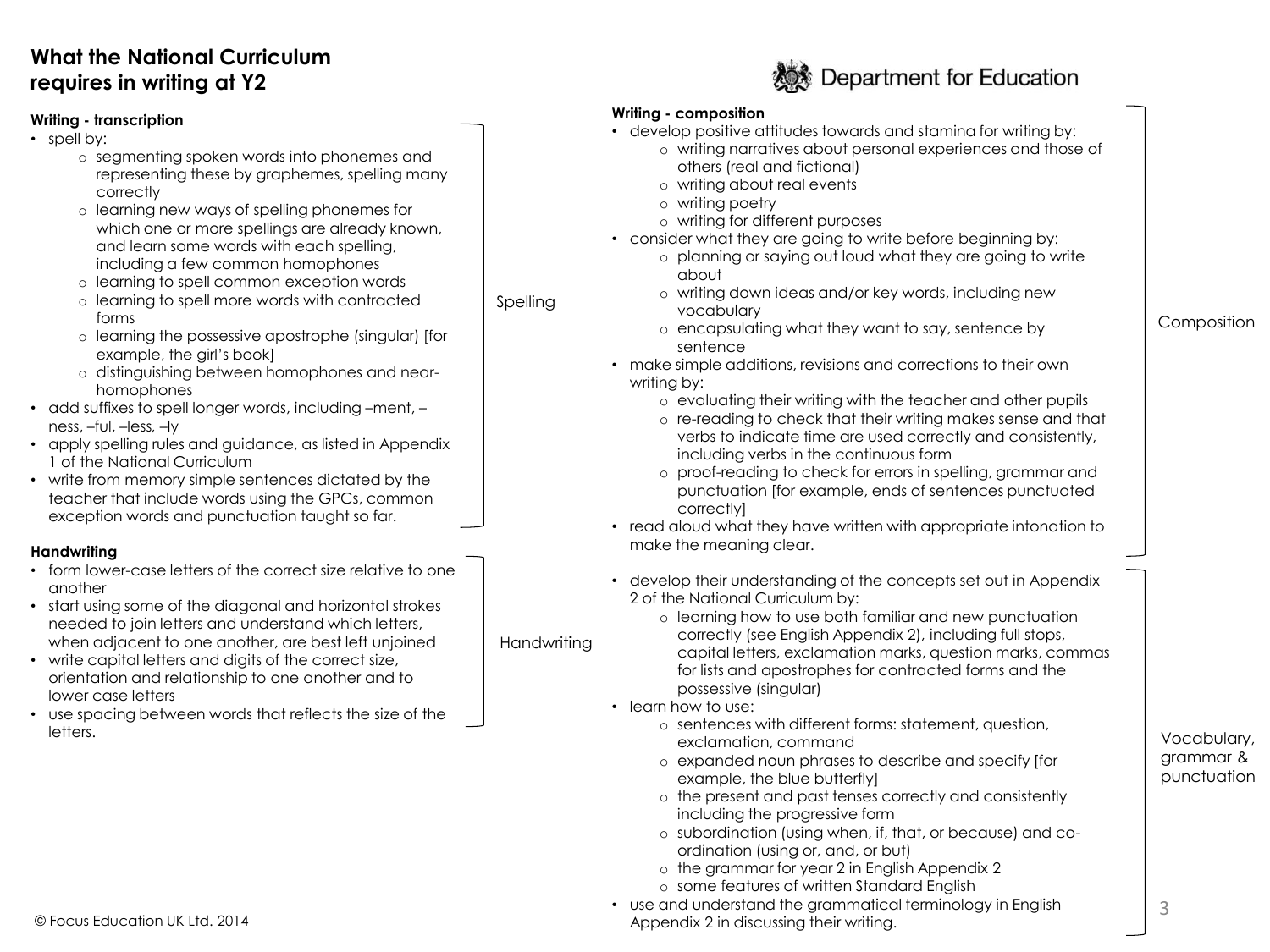# **Key Assessment Criteria:** *Being a writer*



| A year 2 writer                                                                                                                                                                                                                                                                                                                                                                                                                                                                                                                                                                                                                                                                                                                                                                                                                                                                                                                                                                                     |                                                                                                                                                                                                                                                                                                                                                                                                                                                                                                                                  |                                                                                                                                                                                                                                                                                                                                                                                                                                                                                                                                                                                                                                                                                                                                            |  |  |
|-----------------------------------------------------------------------------------------------------------------------------------------------------------------------------------------------------------------------------------------------------------------------------------------------------------------------------------------------------------------------------------------------------------------------------------------------------------------------------------------------------------------------------------------------------------------------------------------------------------------------------------------------------------------------------------------------------------------------------------------------------------------------------------------------------------------------------------------------------------------------------------------------------------------------------------------------------------------------------------------------------|----------------------------------------------------------------------------------------------------------------------------------------------------------------------------------------------------------------------------------------------------------------------------------------------------------------------------------------------------------------------------------------------------------------------------------------------------------------------------------------------------------------------------------|--------------------------------------------------------------------------------------------------------------------------------------------------------------------------------------------------------------------------------------------------------------------------------------------------------------------------------------------------------------------------------------------------------------------------------------------------------------------------------------------------------------------------------------------------------------------------------------------------------------------------------------------------------------------------------------------------------------------------------------------|--|--|
| <b>Transcription</b>                                                                                                                                                                                                                                                                                                                                                                                                                                                                                                                                                                                                                                                                                                                                                                                                                                                                                                                                                                                | Composition                                                                                                                                                                                                                                                                                                                                                                                                                                                                                                                      | <b>Grammar and punctuation</b>                                                                                                                                                                                                                                                                                                                                                                                                                                                                                                                                                                                                                                                                                                             |  |  |
| Spelling<br>I can segment spoken words into phonemes<br>and record these as graphemes.<br>I can spell words with alternatives spellings,<br>including a few common homophones.<br>I can spell longer words using suffixes such as<br>$\bullet$<br>'ment', 'ness', 'ful', 'less', 'ly'.<br>I can use my knowledge of alternative<br>phonemes to narrow down possibilities for<br>accurate spelling.<br>I can identify phonemes in unfamiliar words<br>and use syllables to divide words.<br><b>Handwriting</b><br>I can form lower-case letters of the correct size<br>relative to one another.<br>I can begin to use some of the diagonal and<br>$\bullet$<br>horizontal strokes needed to join letters.<br>I show that I know which letters are best left<br>unjoined.<br>I use capital letters and digits of the correct<br>$\bullet$<br>size, orientation and relationship to one<br>another and to lower case letters.<br>I use spacing between words that reflects the<br>size of the letters. | I can write narratives about personal<br>experiences and those of others, both real<br>and fictional.<br>I can write for different purposes, including real<br>events.<br>I can plan and discuss the content of writing<br>$\bullet$<br>and record my ideas.<br>I am able to orally rehearse structured<br>$\bullet$<br>sentences or sequences of sentences.<br>I can evaluate my own writing independently,<br>with friends and with an adult.<br>I can proof-read to check for errors in spelling,<br>grammar and punctuation. | Sentence structure<br>I can use subordination and co-ordination.<br>$\bullet$<br>• I can use expanded noun phrases.<br>I can say how the grammatical patterns in a<br>sentence indicate its function.<br>Text structure<br>I consistently use the present tense and past<br>tense correctly.<br>• I can use the progressive forms of verbs in the<br>present and past tense.<br>Punctuation<br>I use capital letters for names of people,<br>places, day of the week and the personal<br>pronoun 'l'.<br>I correctly use question marks and<br>exclamation marks.<br>I can use commas to separate items in a list.<br>$\bullet$<br>I can use apostrophes to show where letters<br>are missing and to mark singular possession in<br>nouns. |  |  |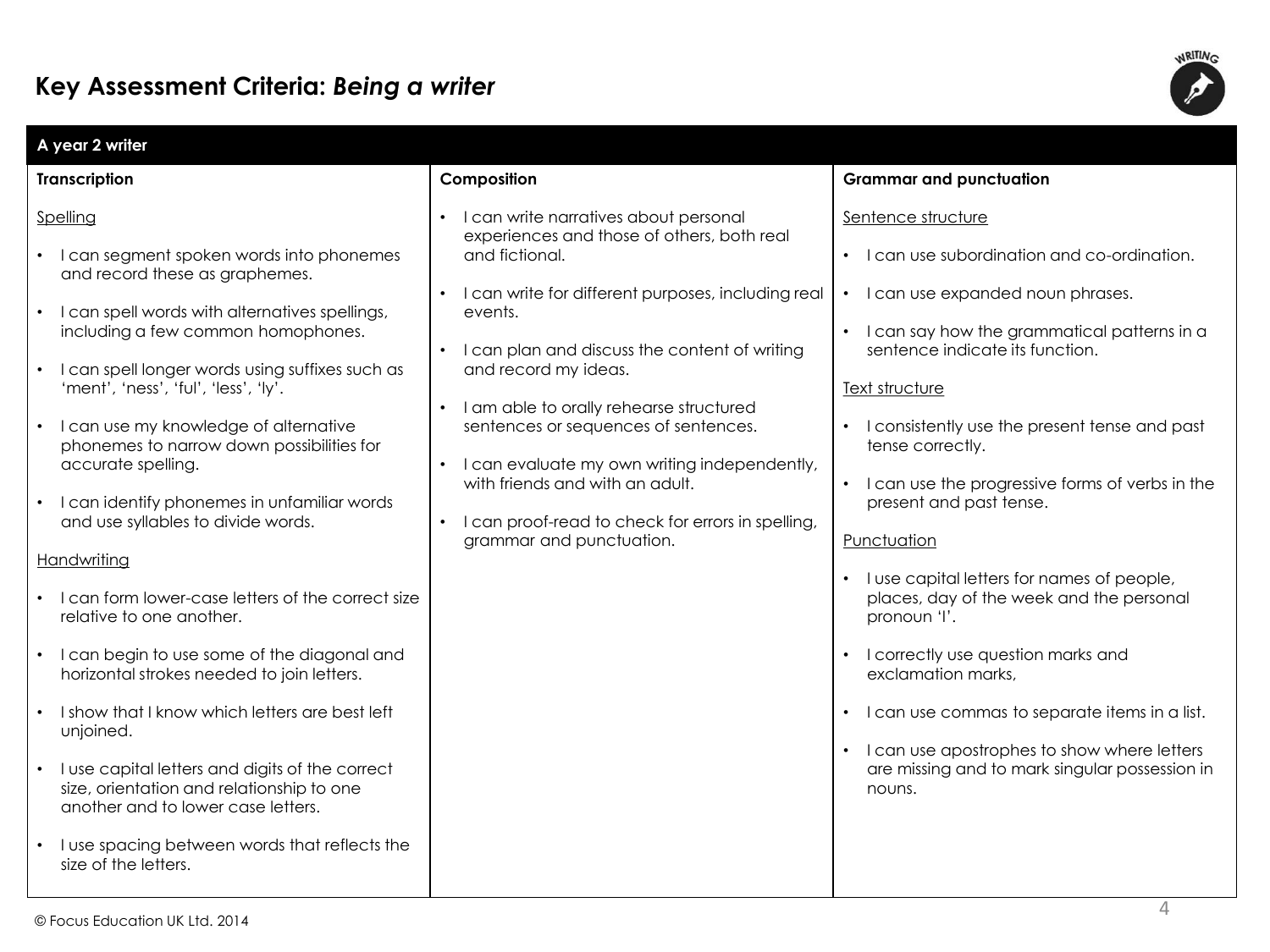## **What the National Curriculum requires in mathematics at Y2**

#### **Number and place value**

- count in steps of 2, 3, and 5 from 0, and in tens from any number, forward and backward
- recognise the place value of each digit in a two-digit number (tens, ones)
- identify, represent and estimate numbers using different representations, including the number line
- compare and order numbers from 0 up to 100; use  $\leq$ ,  $\geq$  and  $\equiv$  signs
- read and write numbers to at least 100 in numerals and in words
- use place value and number facts to solve problems

#### **Number – addition and subtraction**

- solve problems with addition and subtraction:
	- o using concrete objects and pictorial representations, including those involving numbers, quantities and measures o applying their increasing knowledge of mental and written
	- methods
- recall and use addition and subtraction facts to 20 fluently, and derive and use related facts up to 100
- add and subtract numbers using concrete objects, pictorial representations, and mentally, including:
	- o a two-digit number and ones
	- o a two-digit number and tens
	- o two two-digit numbers
	- o adding three one-digit numbers
- show that addition of two numbers can be done in any order (commutative) and subtraction of one number from another cannot
- recognise and use the inverse relationship between addition and subtraction and use this to check calculations and solve missing number problems.

#### **Number – multiplication and division**

- recall and use multiplication and division facts for the 2, 5 and 10 multiplication tables, including recognising odd and even numbers
- calculate mathematical statements for multiplication and division within the multiplication tables and write them using the multiplication  $(x)$ , division  $(\div)$  and equals  $(=)$  signs
- show that multiplication of two numbers can be done in any order (commutative) and division of one number by another cannot
- solve problems involving multiplication and division, using materials, arrays, repeated addition, mental methods, and multiplication and division facts, including problems in contexts.

#### **Fractions**

- recognise, find, name and write fractions 1/3, 1/4, 2/4 and 3/4 of a length, shape, set of objects or quantity
- write simple fractions for example,  $\frac{1}{2}$  of 6 = 3 and recognise the equivalence of 2/4 and 1/2



#### **Measurement**

- choose and use appropriate standard units to estimate and measure length/height in any direction (m/cm); mass (kg/g); temperature (°C); capacity (litres/ml) to the nearest appropriate unit, using rulers, scales, thermometers and measuring vessels
- compare and order lengths, mass, volume/capacity and record the results using >,  $<$  and  $=$
- recognise and use symbols for pounds  $(f)$  and pence (p); combine amounts to make a particular value
- find different combinations of coins that equal the same amounts of money
- solve simple problems in a practical context involving addition and subtraction of money of the same unit, including giving change
- compare and sequence intervals of time
- tell and write the time to five minutes, including quarter past/to the hour and draw the hands on a clock face to show these times
- know the number of minutes in an hour and the number of hours in a day.

#### **Geometry – properties of shapes**

- identify and describe the properties of 2-D shapes, including the number of sides and line symmetry in a vertical line
- identify and describe the properties of 3-D shapes, including the number of edges, vertices and faces
- identify 2-D shapes on the surface of 3-D shapes [for example, a circle on a cylinder and a triangle on a pyramid]
- compare and sort common 2-D and 3-D shapes and everyday objects.

#### **Geometry – position and direction**

- order and arrange combinations of mathematical objects in patterns and sequences
- use mathematical vocabulary to describe position, direction and movement, including movement in a straight line and distinguishing between rotation as a turn and in terms of right angles for quarter, half and three-quarter turns (clockwise and anti-clockwise).

#### **Statistics**

Number

- interpret and construct simple pictograms, tally charts, block diagrams and simple tables
- ask and answer simple questions by counting the number of objects in each category and sorting the categories by quantity
- ask and answer questions about totalling and comparing categorical data.

© Focus Education UK Ltd. 2014

#### **Geometry**

**Statistics** 

Measurement